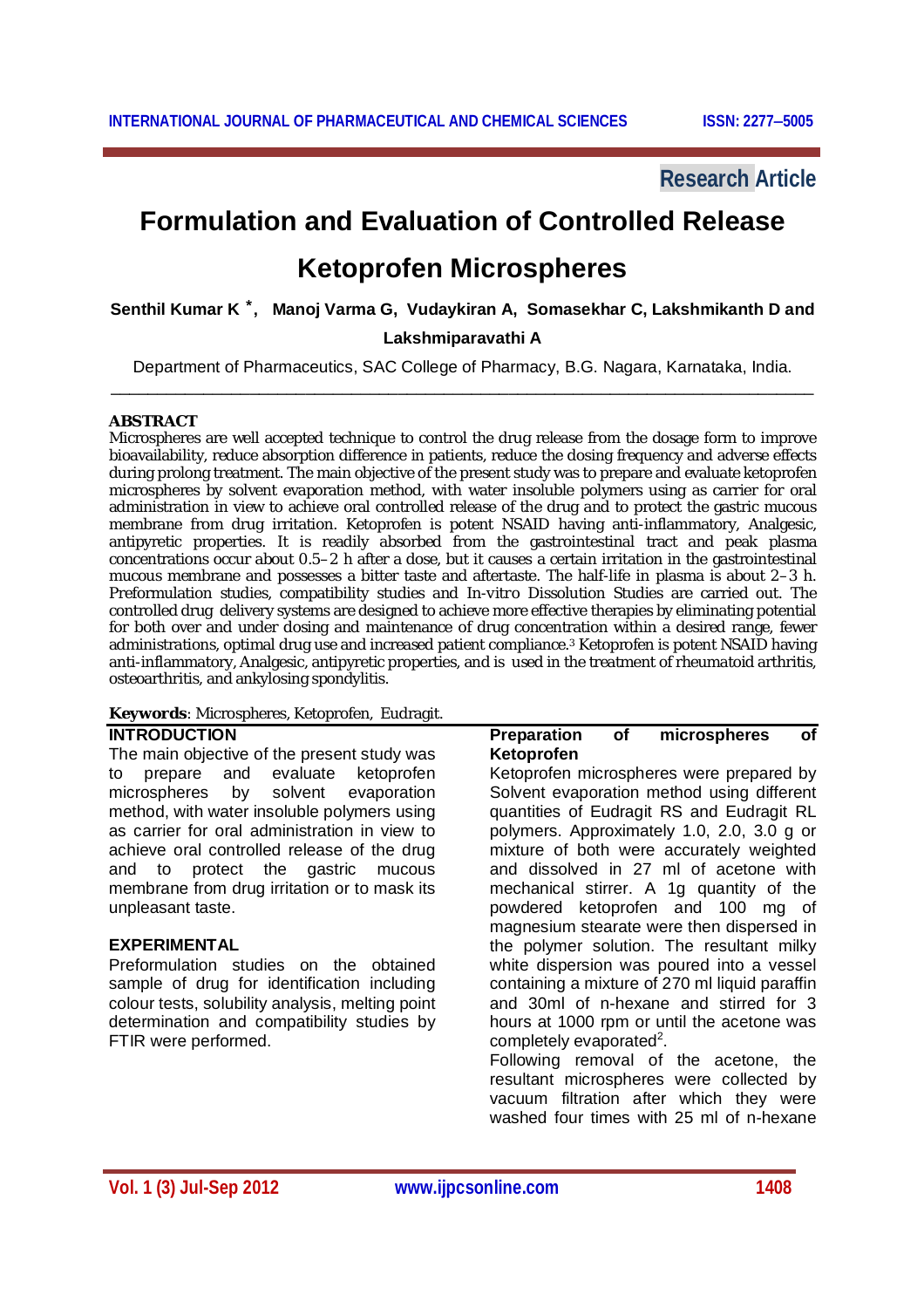#### **INTERNATIONAL JOURNAL OF PHARMACEUTICAL AND CHEMICAL SCIENCES ISSN: 2277-5005**

| and dried at room temperature (25 $\degree$ C) for                   |                   |              |                | 24 hrs                            |              |                                   |
|----------------------------------------------------------------------|-------------------|--------------|----------------|-----------------------------------|--------------|-----------------------------------|
| Table 1: Formulation for Ketoprofen containing Eudragit microspheres |                   |              |                |                                   |              |                                   |
| F. code                                                              | Ketoprofen<br>(g) | Eudragit(RS) | Eudragit RL(g) | <b>Magnesium Stearate</b><br>(mg) | Acetone (ml) | <b>Stirring</b><br>Speed<br>(rpm) |
| F <sub>1</sub>                                                       |                   |              |                | 100                               | 27           | 1000                              |
| F <sub>2</sub>                                                       |                   |              |                | 100                               | 27           | 1000                              |
| $F_3$                                                                |                   | 3            |                | 100                               | 27           | 1000                              |
| $F_A$                                                                |                   |              |                | 100                               | 27           | 1000                              |
| F <sub>5</sub>                                                       |                   |              | ◠              | 100                               | 27           | 1000                              |
| $F_6$                                                                |                   |              | 3              | 100                               | 27           | 1000                              |
| F <sub>7</sub>                                                       |                   |              | 0.5            | 100                               | 27           | 1000                              |
| $F_{8}$                                                              |                   | 0.5          |                | 100                               | 27           | 1000                              |
| $F_{9}$                                                              |                   | 0.75         | 0.75           | 100                               | 27           | 1000                              |

#### **RESULTS AND DISCUSSION**

In the present study, it was aimed to prepare microspheres formulation of Ketoprofen using a biodegradable and nonbiodegradable polymer as a carrier for oral administration to extend the period of the dosage form.

The  $IR$  spectrum of pure drug and drug  $$ polymer mixture revealed that there was no interaction between polymer and drug. The prepared microspheres were spherical with smooth surface and the percentage yield were very high (86.38-91.38) for all microspheres obtained. Bulk and tapped densities showed good packability and Carr's index results shown excellent compressibility. The entrapment efficiency was good for all the preparation, but was highest for F-9 formulation.

*In-vitro* release studies of Eudragit RL microspheres showed faster release pattern for all (F4 to F6) formulations with initial burst effect, which may be has a greater proportion of quaternary ammonium groups in their structure. As drug release rates were very slow and incomplete from Eudragit RS microspheres. Eudragit RS microspheres showed at initially very less release of drug from microspheres, compared to Eudragit RL microspheres. Overall, the curve fitting into various mathematical models was found to be average and the *in-vitro* release of formulation best fitted into the Zero-order. The stability studies of formulations F-9 indicate that  $25^{\circ}$ C is a suitable temperature for storage of Eudragit RS / RL microspheres of Ketoprofen.



**Fig. : Controlled release of Ketoprofen microspheres**